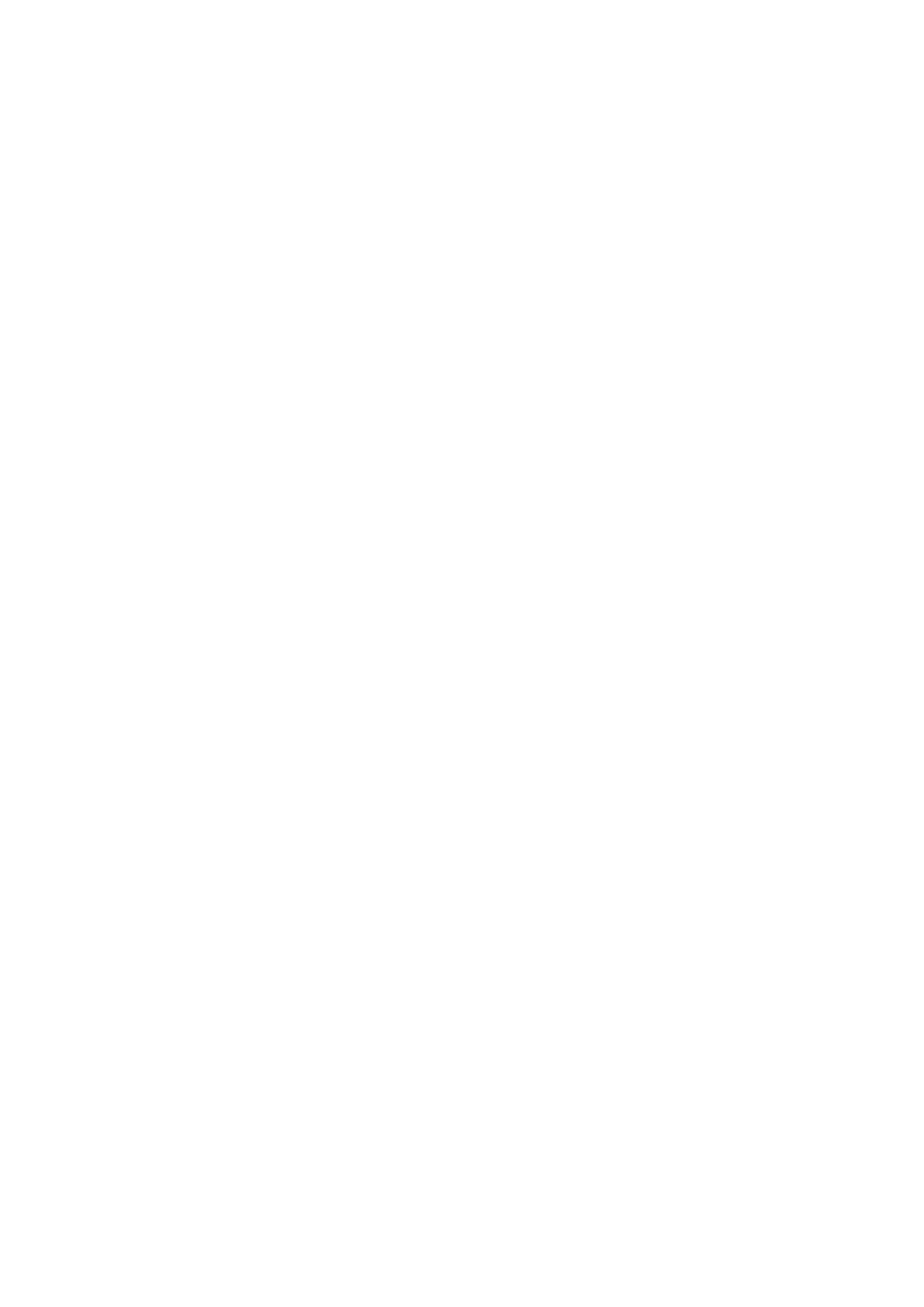

## Statement of policy in relation to family reunion of unaccompanied children seeking international protection in the EU or the UK

Presented to Parliament pursuant to Section 17(1) of the European Union (Withdrawal) Act 2018

March 2020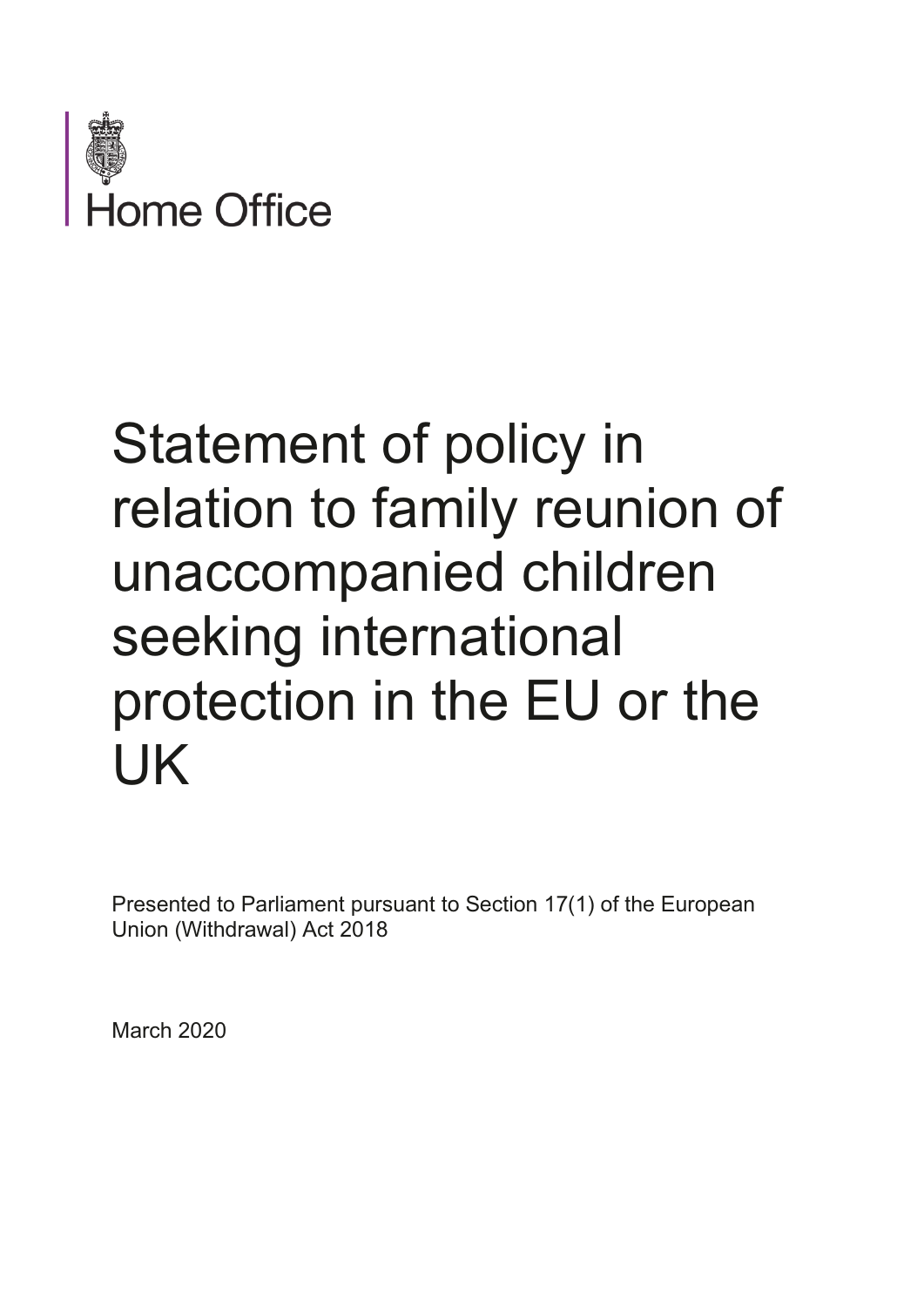

© Crown copyright 2020

This publication is licensed under the terms of the Open Government Licence v3.0 except where otherwise stated. To view this licence, visit [nationalarchives.gov.uk/doc/open](http://www.nationalarchives.gov.uk/doc/open-government-licence/version/3)-government-licence/version/3.

Where we have identified any third party copyright information you will need to obtain permission from the copyright holders concerned.

This publication is available at [www.gov.uk/official](https://www.gov.uk/government/publications)-documents.

Any enquiries regarding this publication should be sent to us at Asylum and Family Policy Unit, 1st Floor Peel, 2 Marsham Street, SW1P 4DF

ISBN 978-1-5286-1806-9

CCS0320269656 03/20

Printed on paper containing 75% recycled fibre content minimum

Printed in the UK by the APS Group on behalf of the Controller of Her Majesty's Stationery Office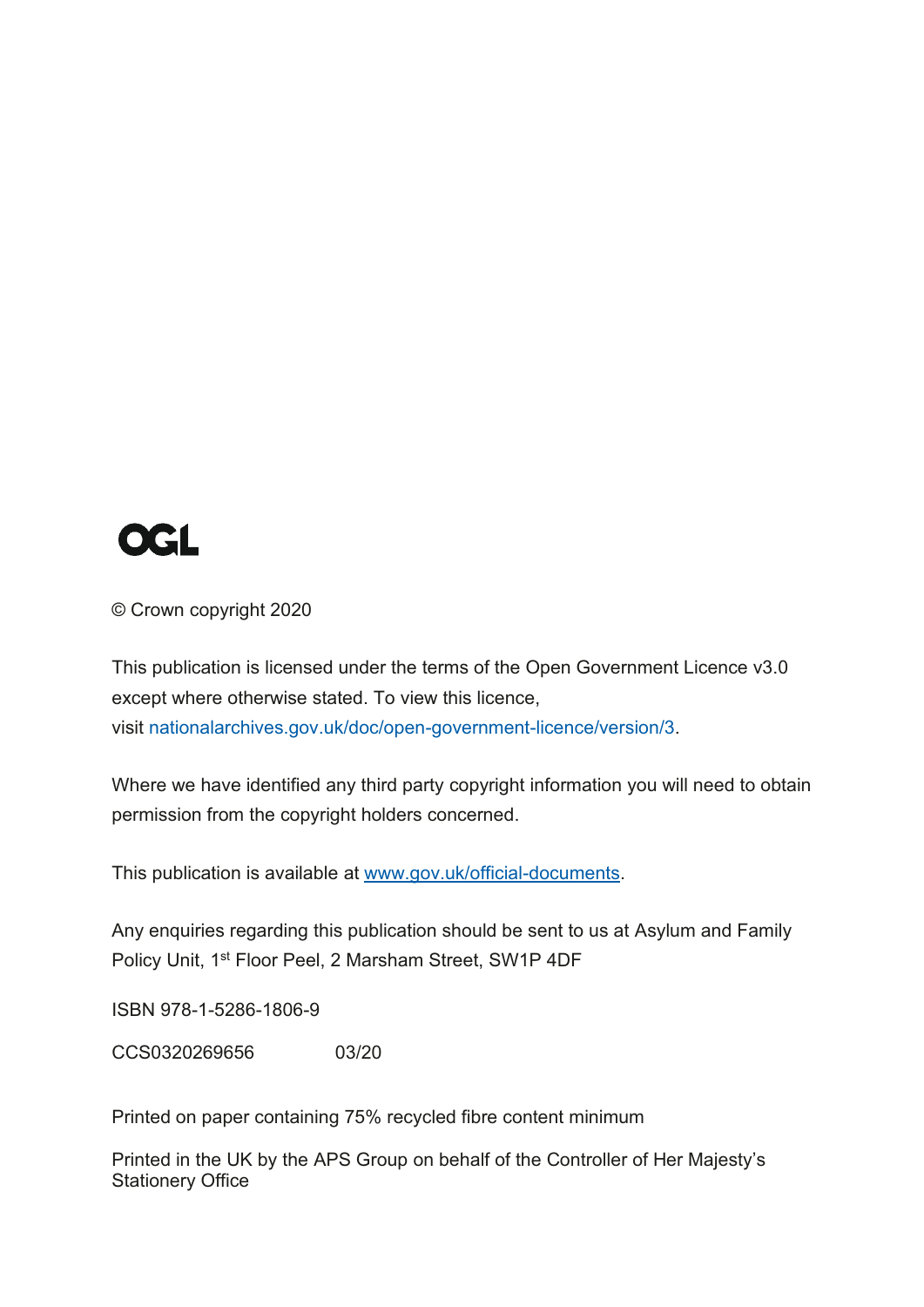## **STATEMENT OF POLICY IN RELATION TO FAMILY REUNION OF UNACCOMPANIED CHILDREN SEEKING INTERNATIONAL PROTECTION IN THE EU OR THE UK**

- 1. The vision for the UK's future relationship with the EU was set out in the Prime Minister's written Ministerial statement on 3 February 2020. This made clear the Government's commitment to supporting the most vulnerable children and to the ongoing principle of family reunion for unaccompanied asylum-seeking children in the UK or the EU. This principle was further reinforced in the document 'The Future Relationship with the EU – The UK's Approach to Negotiations', published on 27 February 2020.
- 2. In that document, the Government stated that:

*The UK has made a specific commitment to seek to negotiate a reciprocal agreement for family reunion of unaccompanied children seeking asylum in either the EU or the UK, with specified family members in the UK or the EU, where this is in the child's best interests.* 

- 3. The Government is seeking to negotiate with the EU in line with this commitment. At the first round of negotiations on the UK-EU future relationship, which took place from 2-5 March 2020, negotiators from the UK set out the UK's proposals, in line with the document 'The Future Relationship with the EU – The UK's Approach to Negotiations'.
- 4. We are seeking an arrangement with the EU which would allow unaccompanied children seeking international protection in either the UK or the EU to join, where it is in the child's best interests, a "relative" as specified under [section 17\(4\) of the](http://www.legislation.gov.uk/ukpga/2018/16/section/17)  [EU \(Withdrawal\) Act 2018](http://www.legislation.gov.uk/ukpga/2018/16/section/17) who is either a lawful resident of the UK or an EU Member State, or who has made a claim for international protection that has not yet been decided in the UK or an EU Member State.
- 5. The UK position is clear that our exit from the EU should not affect our commitment to continue working together with the EU to reunite unaccompanied asylum-seeking children with family and keep them safe. Any future arrangement with the EU is a matter for negotiations, and we understand that the EU is considering further the UK's proposals in this area.

**Home Office, 16 March 2020**